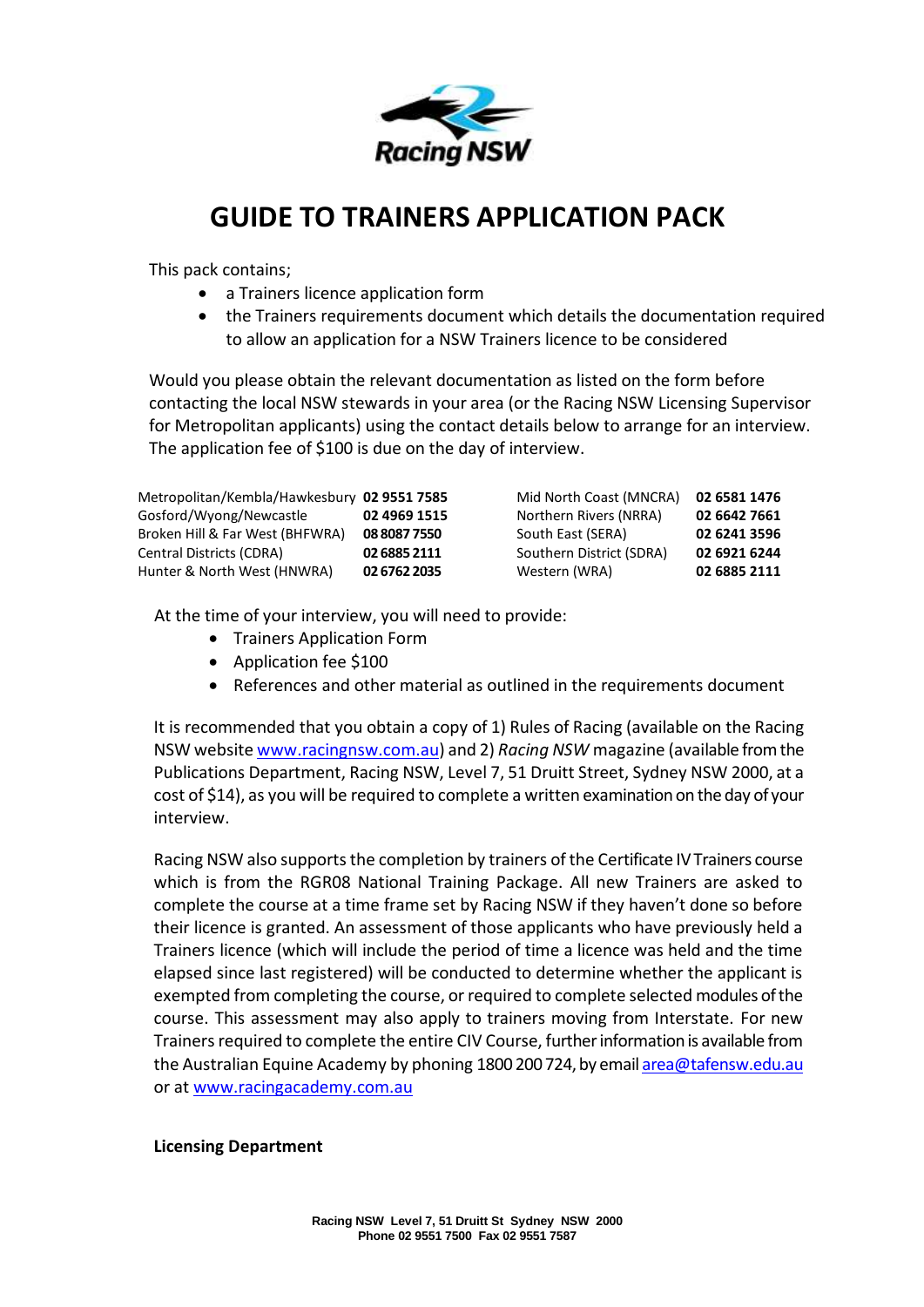

# **RACING NSW**

**RACING NSW TRAINERS APPLICANTS REQUIREMENTS**

#### **MT = METRO TRAINER PT = PROVINCIAL TRAINER CT = COUNTRY TRAINER OT = OWNER TRAINER**

#### 1. **Experience/Qualifications:**

i) Licensed Trainer from another area - evidence of number of starters and success rate **MT: Minimum 3 Years PT: 2 Years CT: 1 Year OT: 6 Months**

```
Or
```
Licensed Stablehand or Foreperson (employed by professional Trainer at a senior level for Metropolitan and Provincial Applicants) - details of this experience to be provided by Trainer on specific review form. (This form will be forwarded to the Trainer by Racing NSW).

**MT: Minimum 3 years PT: 2 Years CT: 1 Year OT: 6 Months**

Or

Recognition of involvement in the industry, ie: Jockey

- ii) Clearance from other licensing authorities and details of licensing history
- iii) Certificate IV Trainer (from the RGR08 National Training Package) or equivalent. Please note successful applicants who have not obtained this qualification will be required to do so during their initial period of licence. Applicants who have previously held a Trainers licence may be required to complete all or some selected modules from the course. Please see previous page titled 'guide to trainers application pack' for further information

#### 2. **Stable Management:**

i) No. of horses: - applicant to include evidence from owners including testimony from owners of specific horses that will be trained by the applicant upon a licence being granted.

**MT: Minimum 10 horses PT: 3 horses CT: 2 horses OT: 1 horse** 

- ii) Applicant to provide proof of business acumen or details of a completed basic business course **OT: Not required**
- iii) A detailed Business/Financial plan that contains a projected profit/loss budget
- iv) Bank statement of racing account recommend starting bank to include letter of credit from financial institute. Required to provide copies of bank statements for previous 3 months. Minimum of;

```
MT: $15,000 PT: $8,000 CT: $5,000 OT: $3,500
```
- v) Written approval granting permission to train on a registered racecourse
- vi) Stable inspection/photographs and confirmation of ownership or lease arrangements of stables
- 3. **Exam:** i) Applicant to complete written examination on day of interview **Exam mark desired: MT 85% PT 80% CT 80% OT 80%**
	- ii) A supervised practical test, unless Stewards are aware of an applicant's competency and deem unnecessary
- 4. **References:** i) References from 3 trainers (in total) who have a minimum of 5 years' experience as a professional trainer, regarding skills - this must include the trainers the applicant has been employed by,
	- ii) References from other industry participants/professional people re character -minimum 2

5. **Interview: MT, PT and Provincial OT:** Applicant to attend offices for interview by panel comprising the Licensing Supervisor, Stipendiary Steward and Veterinary Surgeon. **CT and Country OT:** Applicant to attend interview with regional Stewards.

> Recommendation then forwarded to Licensing Committee for review at their meeting held every second month.

**The Board reserves the right to vary any of the above criteria, including for the recognition of experience and service to racing. As amended 23.02.18**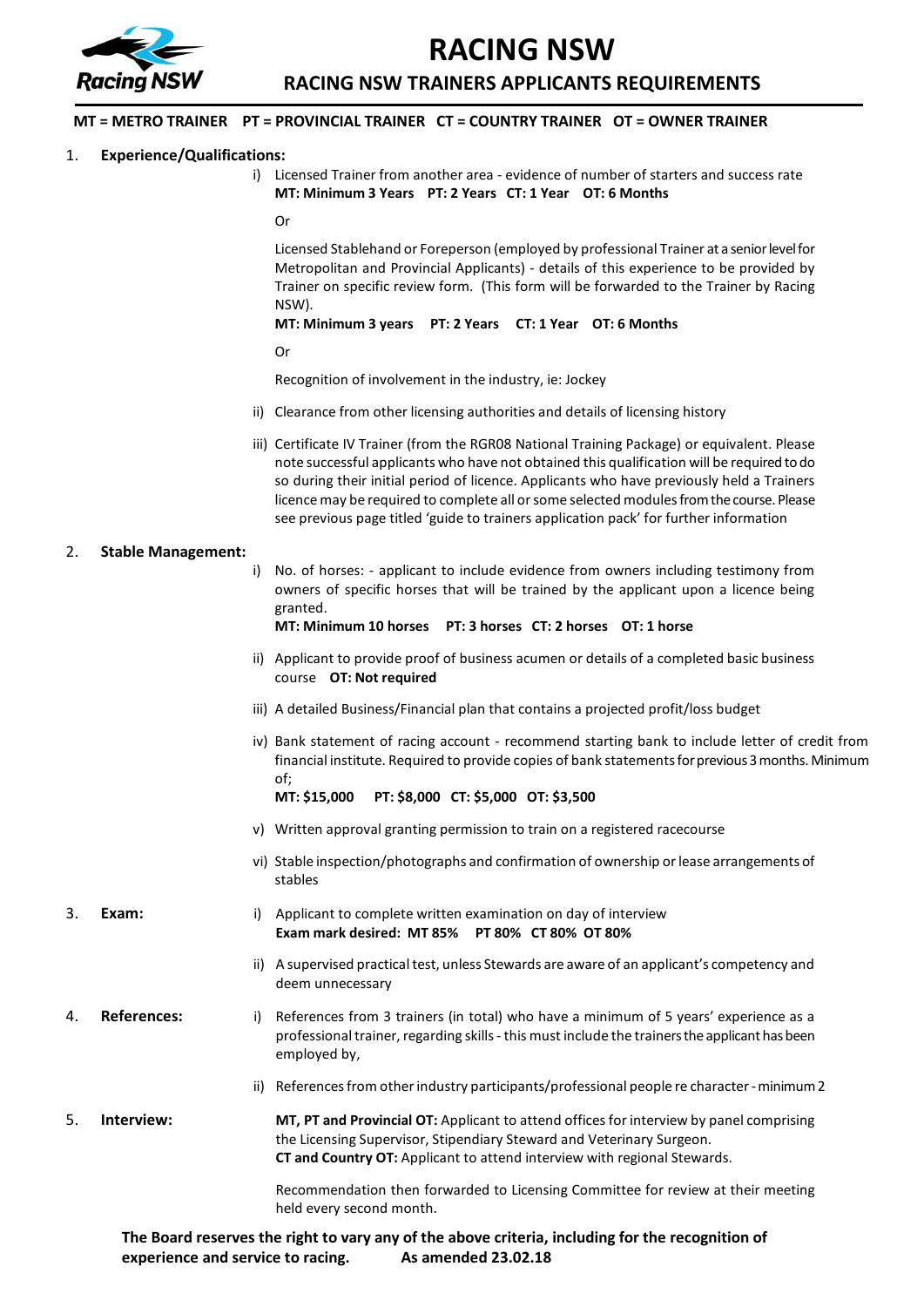

**RACING NSW** ABN: 86 281 604 417 **APPLICATION FORM FOR TRAINER'S LICENCE UNDER THE** 

**RULES OF RACING**

Please contact the following to organise an appointment for interview;

| 95517585                      | Metro/Kembla/Hawkesbury<br><b>Licensing Supervisor</b>                                                                                                          | Newcastle/Gosford/Wyong<br><b>Provincial Steward</b><br>4969 1515                                                                     |                                                                           | Country<br><b>Regional Stewards</b><br>Phone 9551 7586 initially |
|-------------------------------|-----------------------------------------------------------------------------------------------------------------------------------------------------------------|---------------------------------------------------------------------------------------------------------------------------------------|---------------------------------------------------------------------------|------------------------------------------------------------------|
| <b>Application fee: \$100</b> |                                                                                                                                                                 | (If successful this fee will be deducted from total licence fees)                                                                     |                                                                           |                                                                  |
|                               | Please tick which licence you are applying for:                                                                                                                 |                                                                                                                                       |                                                                           |                                                                  |
| ப                             | <b>TRAINER'S LICENCE</b><br><b>OWNER TRAINER'S PERMIT</b><br>(Provincial/Country Area Only)                                                                     |                                                                                                                                       | <b>METROPOLITAN AREA</b><br><b>PROVINCIAL AREA</b><br><b>COUNTRY AREA</b> |                                                                  |
|                               | Name of racecourse or property you are applying to train on:                                                                                                    |                                                                                                                                       |                                                                           |                                                                  |
|                               | Number of horse's permission has been granted to train? _________________________                                                                               |                                                                                                                                       |                                                                           |                                                                  |
| successful?                   | Do you have a letter from the owners of the racecourse/property confirming<br>permission to train will be granted if your application for a licence to train is |                                                                                                                                       |                                                                           | Yes/No:                                                          |
|                               |                                                                                                                                                                 | To enable your application to be considered<br>without undue delay by the Licensing Committee this form<br>MUST be completed in full. |                                                                           |                                                                  |
|                               |                                                                                                                                                                 | (Level 7, 51 Druitt Street, Sydney, 2000. Telephone: (02) 9551 7500)                                                                  |                                                                           |                                                                  |

| Surname:                                   | <b>First or Given Names:</b> |
|--------------------------------------------|------------------------------|
| Date of Birth:<br>$\overline{\phantom{a}}$ | Place of Birth:              |
| Address:                                   | Post Code:                   |
| Email Address:                             |                              |
| Postal Address:                            | Post Code:                   |
| Mobile:<br>Telephone:                      | Facsimile:                   |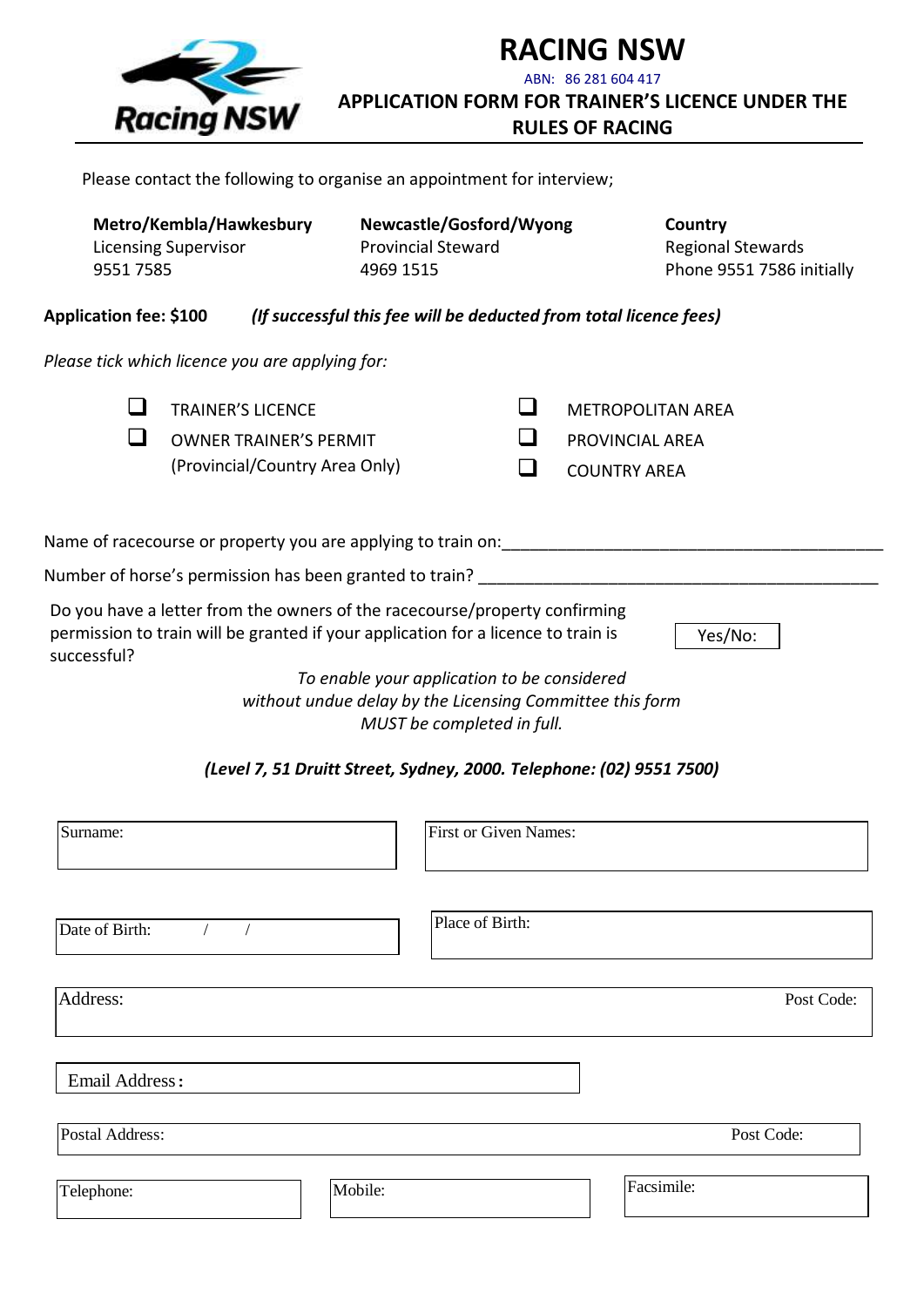## *OWNER TRAINER'S PERMIT*

**LR. 77 "**Permits may be granted to Owners to train horses owned by or leased by the owner solely or in partnership with his or her spouse, de facto spouse, their children over 18 years, father, mother sisters and brothers. Owner Trainers are not permitted to train for syndicates.

## **LICENSES AND REGISTRATIONS REFUSED**

**LR. 51 (6)** Any person who has had an application for a license or registration refused must not make a further application until the expiration of 12 months from the date of such refusal. The Board may however in its discretion reduce the said period.

> **Please note:** It is necessary for applicants to undergo a written examination when attending for their interview and it may also be necessary to have a practical examination at a later date.

# **EXPERIENCE**

**1.** Particulars of any previous licences held either in this State or from any other Racing Authority together with relevant dates. (If you have ridden as a jockey, give details of number of rides and successes; if you have trained racehorses, give full particulars of winners and placed horses, prizemoney; if employed as a stablehand, give names of trainers, period of employment and full details of experience)

**2.** Full details of any other experience and past employments, with names and addresses of employers and relevant dates.

**3.** Are there any charges pending against you, or any open or unfinished inquiries, investigations or matters before any Racing Authority involving you?

**4.** Have you ever been disqualified, suspended, fined, warned off, placed on forfeit list or listed as a defaulter by any Racing, Harness racing, Greyhound or other sporting authority. Give full details of each occurrence.

 $\overline{a}$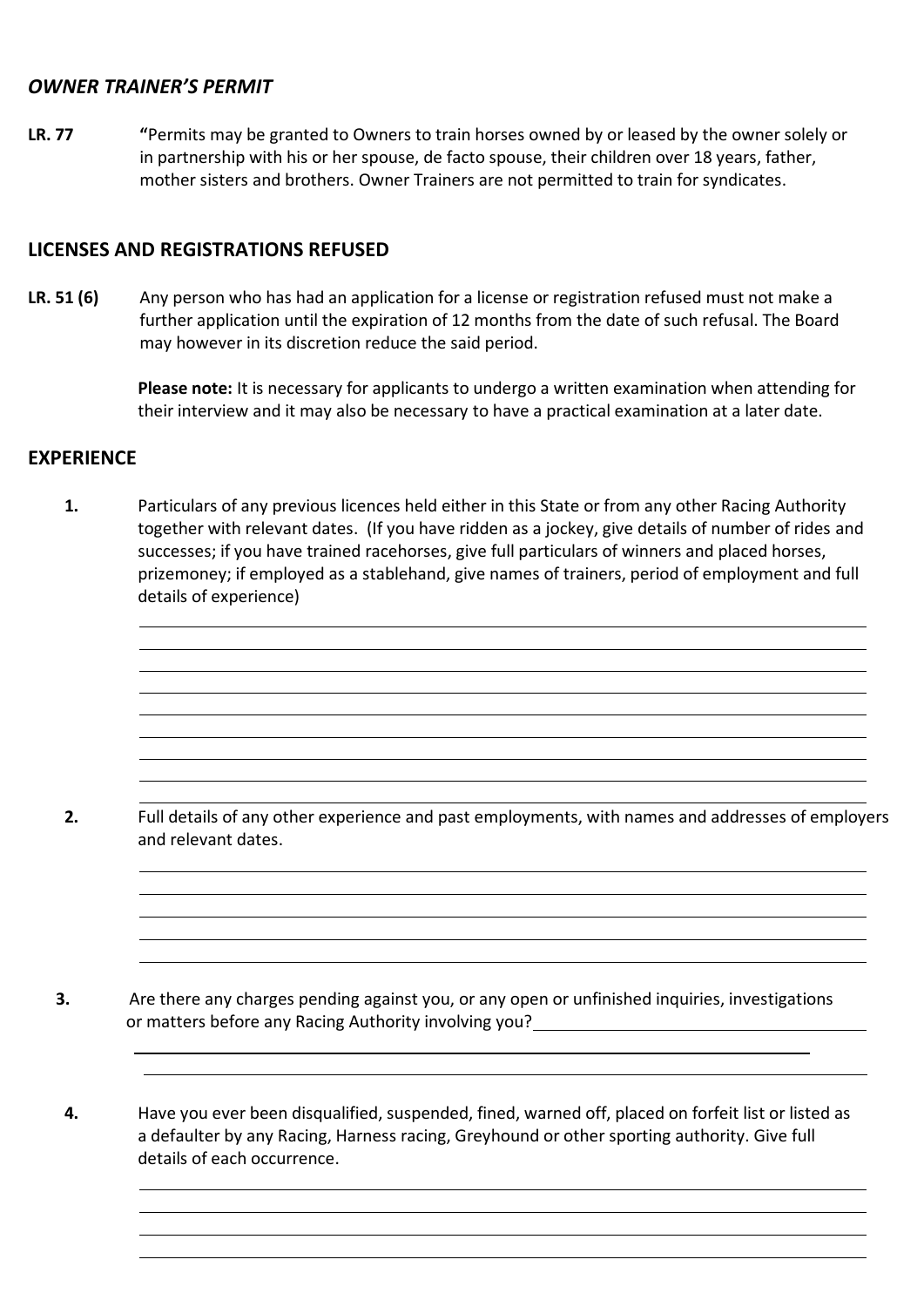**5.** Have you ever been refused a license or permit to train? If "Yes" please provide full details.

- **6.** Have you ever taken part in any unregistered race meeting? If "Yes" please provide full details.
- **7.** Please give particulars of any racehorses you owned stating the years involved and the name of trainers:

| <b>NAME OF HORSE</b> | <b>TRAINER'S NAME</b> | <b>YEARS INVOLVED</b> |
|----------------------|-----------------------|-----------------------|
|                      |                       |                       |
|                      |                       |                       |
|                      |                       |                       |
|                      |                       |                       |
|                      |                       |                       |
|                      |                       |                       |

## **8. FINANCIAL**

Please supply names and addresses of your Bankers/ Financial Institution accounts and bring evidence of monies in your accounts along with you to your interview.

## **9. COMPETENCE AND QUALIFICATIONS FOR TRAINING**

Please give names and addresses of at least three (3) licensed trainers who could confirm your qualifications to be a trainer. (Note: 3 written references are required to be submitted with your application)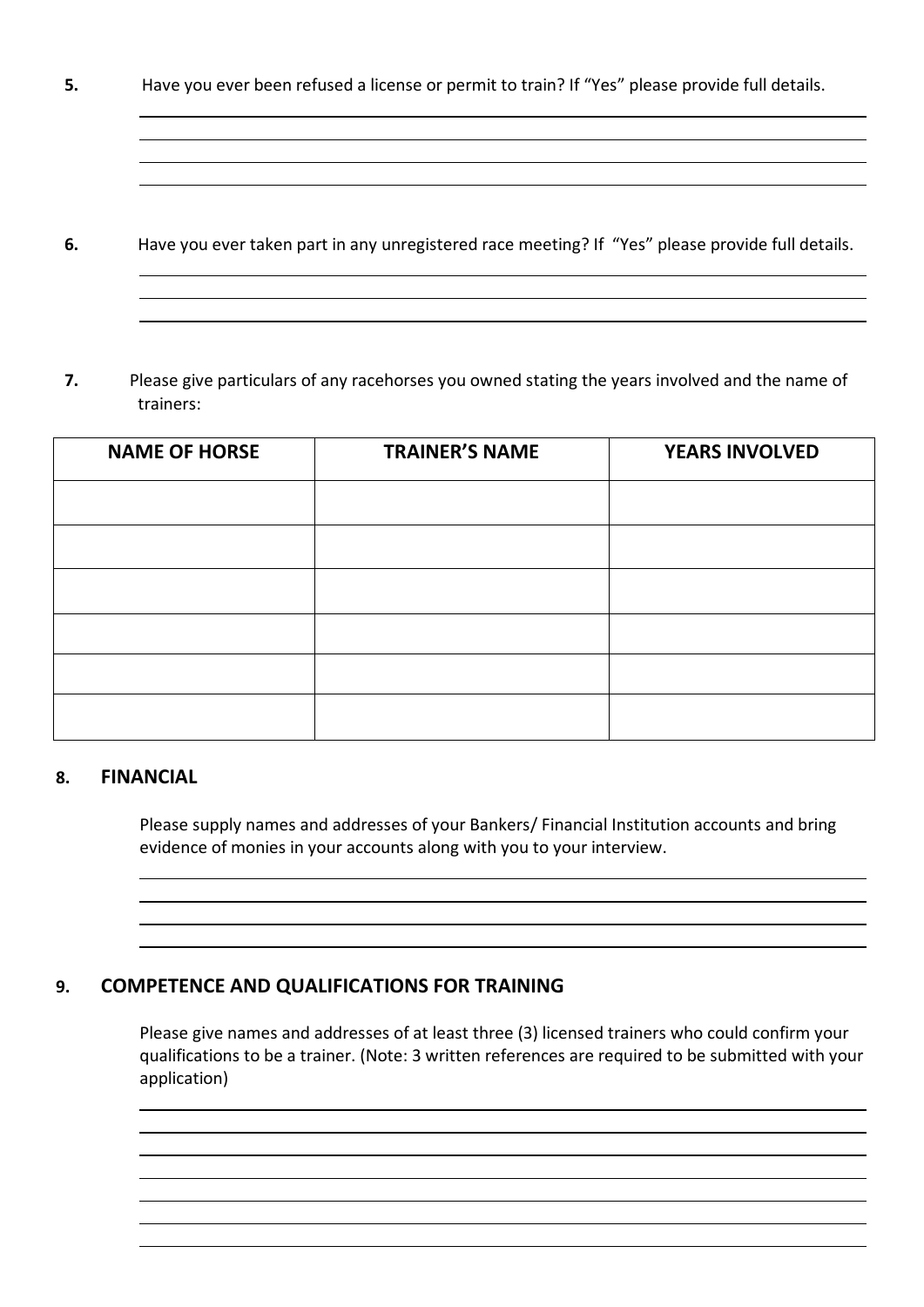# **CHARACTER**

|     | PROPOSED TRAINING ESTABLISHMENT                                                                                                                                                                                                                                                                                                      |
|-----|--------------------------------------------------------------------------------------------------------------------------------------------------------------------------------------------------------------------------------------------------------------------------------------------------------------------------------------|
|     | (a) Please give name and address of PRINCIPAL STABLE PREMISES                                                                                                                                                                                                                                                                        |
|     | Phone:                                                                                                                                                                                                                                                                                                                               |
|     |                                                                                                                                                                                                                                                                                                                                      |
|     | If your residence and the stable are separate, please give name and position held by employee<br>living at the address.                                                                                                                                                                                                              |
| (b) | Please give full details of security and precautions for fire prevention at stables                                                                                                                                                                                                                                                  |
|     | Name and address of additional stables                                                                                                                                                                                                                                                                                               |
|     | Phone:                                                                                                                                                                                                                                                                                                                               |
|     | Phone:                                                                                                                                                                                                                                                                                                                               |
|     | If any of the above stables, including the principal stable, are not in your ownership, please give<br>details of arrangements under which they are occupied, together with details of the period of any<br>Lease or Tenancy Agreement and date of expiry. Please bring a copy of the agreement along with<br>you to your interview. |
|     |                                                                                                                                                                                                                                                                                                                                      |
|     | Is stable complex to be shared with other trainers? If so, please give names of the other trainers and<br>the number of stables they occupy.                                                                                                                                                                                         |
|     |                                                                                                                                                                                                                                                                                                                                      |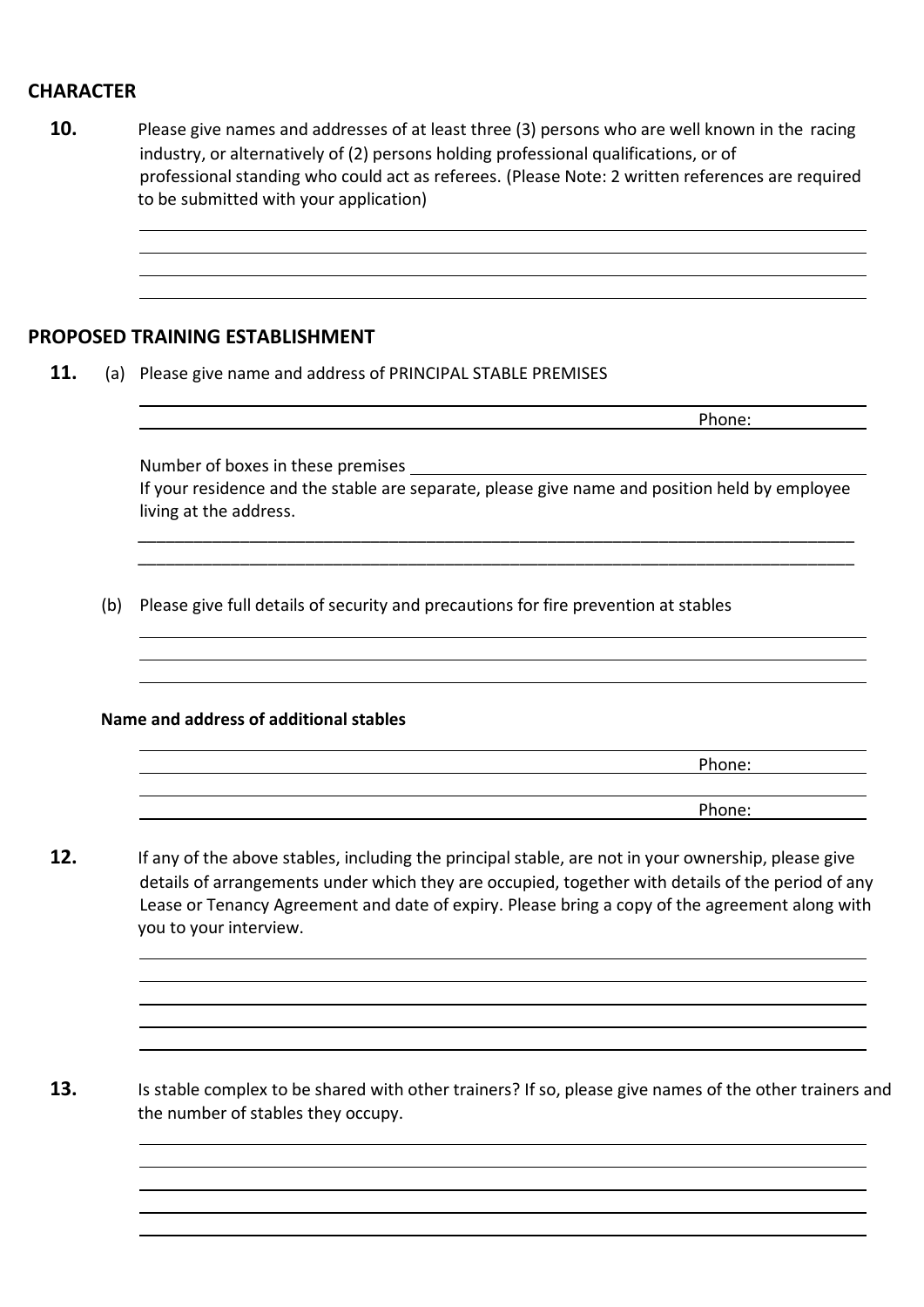|     | (b)               | Also details of other buildings (Feed and Tack rooms, etc.)                                                                                                                                  |
|-----|-------------------|----------------------------------------------------------------------------------------------------------------------------------------------------------------------------------------------|
| 15. |                   | Please provide names of all staff who will be assisting you in the running of your stable.<br>(Members of your family and their relationship to you must be included.)                       |
|     |                   |                                                                                                                                                                                              |
| 16. |                   | Who is in overall charge in your absence?                                                                                                                                                    |
|     | (a)<br>(b)<br>(c) | Method of transporting horses to racecourse for work? __________________________<br>Where would horses be given walking exercise? __________________________________                         |
| 17. |                   | If any of the above stable premises are not yet fully constructed, has planning permission been<br>obtained for the construction of these premises? (If "Yes", please provide full details.) |
|     |                   |                                                                                                                                                                                              |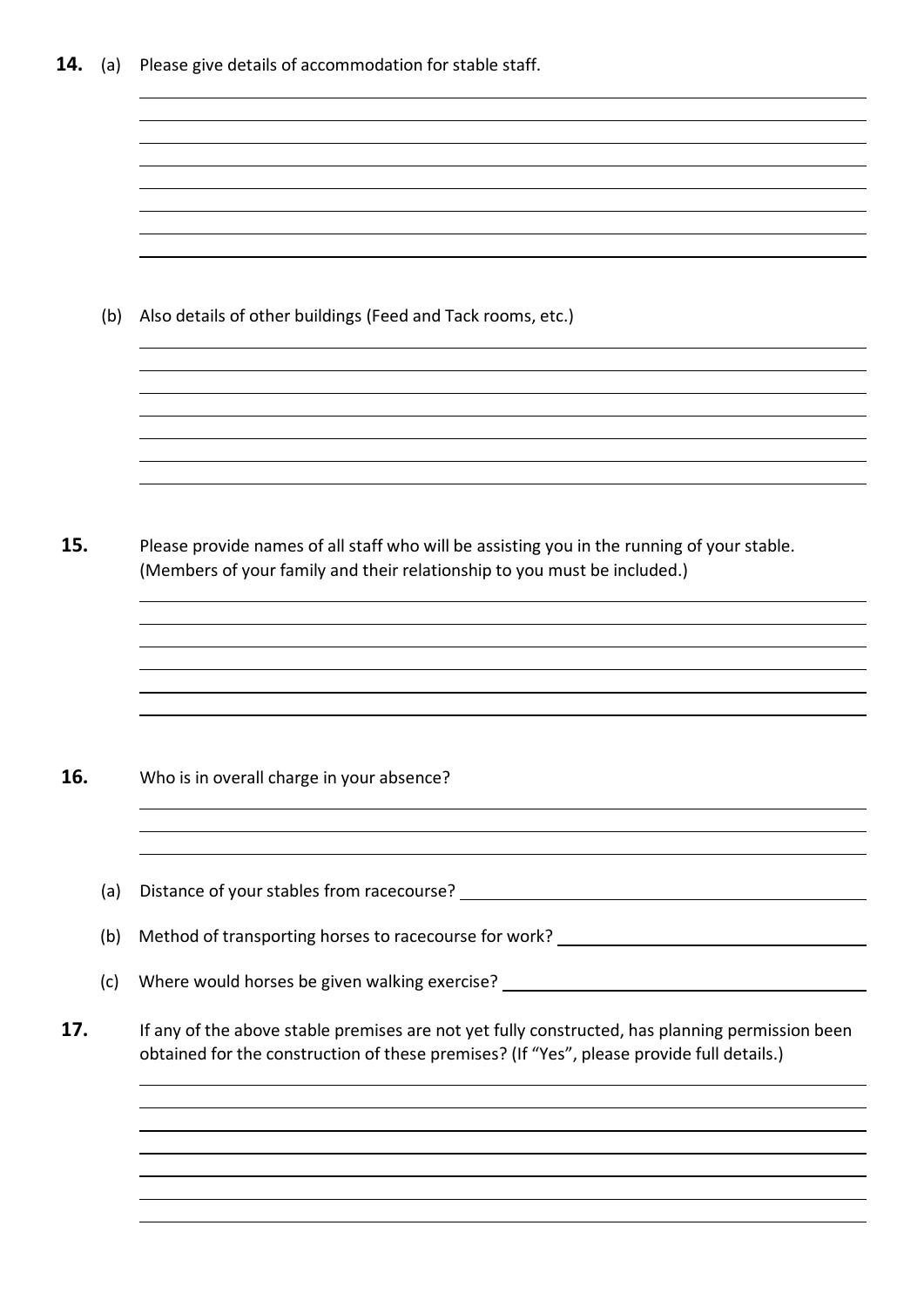## **FULL DETAILS OF PRIVATE TRAINING FACILITIES**

|     | <b>18.</b> (a) Private training tracks – please give location and a brief description with dimensions, etc.       |
|-----|-------------------------------------------------------------------------------------------------------------------|
|     |                                                                                                                   |
| (b) | Approximate distance to be travelled from your Principal Stables to private track                                 |
| (c) | Owner of Track (please give their name and address)                                                               |
| (d) | General arrangements whereby these facilities are available to you. Please indicate whether<br>owned, leased etc. |
|     |                                                                                                                   |

#### **Non Rider**

**Rider - Non Trackwork** *Rides a horse in connection with horse racing but does not ride trackwork eg rides stable pony, ferries racehorses to the track etc.*

**Rider - Trackwork** *rides horses in training*

### **VARIOUS**

**20.** Have you ever been declared bankrupt, proceeded against for Bankruptcy and/or have you taken advantage of the laws in force for the time being relating to Bankruptcy anywhere in Australia or made a compromise with your creditors?

If you answered "Yes" please give full details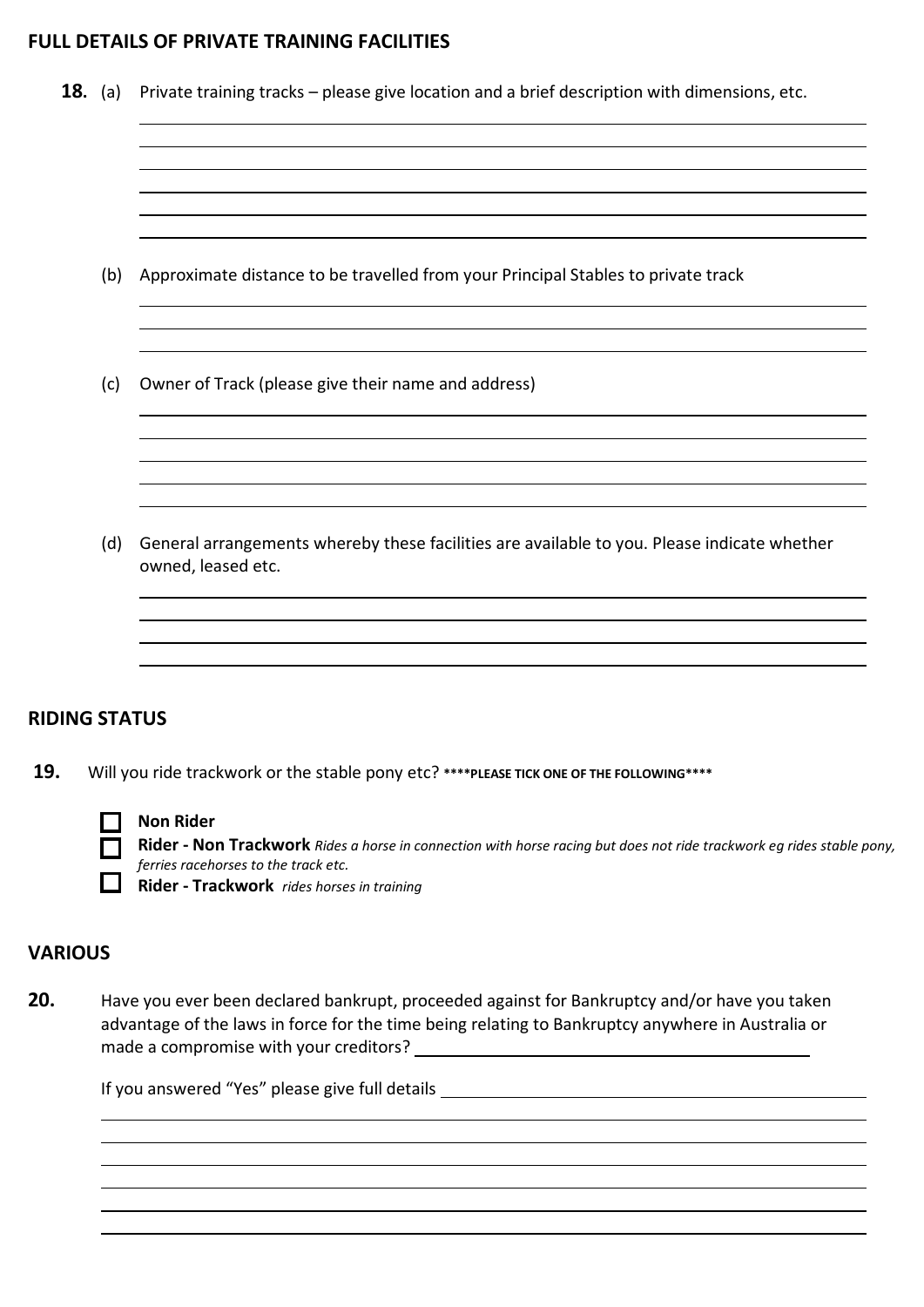- **21.** Are you engaged in any profession, business or occupation other than that of training horses? If so, please give full details.
- (a) Profession/Business/Occupation
- (b) Business Name
- (c) Business Address
- (d) Position in Firm
- **<sup>22</sup>.** Do you declare that you have viewed, read and understood the document "Work Health & Safety Memorandum for Racehorse Trainers in NSW – see [www.racingnsw.com.au](http://www.racingnsw.com.au/) WHS section - (which includes reference and source to the "*Safework NSW CODE OF PRACTICE – Managing Risks for new or inexperienced riders or handlers*") and will refer to the document(s)/implement procedures as applicable for the duration of the license for which you are applying.

## **YES/NO**

**23.** In addition to your Statutory P.A.Y.E. Records, if you employ staff do you undertake to maintain and keep a wages book or other record in which is set out the gross amount earned and the net amount paid (with details of all deductions and holiday pay) each week to each member of your staff during the term of your license?

#### **YES/NO**

**23.**(a) For the duration of the license for which you are applying, if you employ staff do you undertake to do so in accordance with the terms and conditions of the Horse and Greyhound Training Award?

#### **YES/NO**

(b) Have you in the last five (5) years been convicted of an offence in relation to the compliance with awards covering any staff you have employed?

**YES/NO** If yes, give details

(c) Are you aware that you are required to deduct 46.5% from all employees payments including casual trackwork riders should they not provide you with their Tax File Number (TFN) or Australian Business Number (ABN)

 $\overline{\phantom{a}}$ 

## **YES/NO**

(d)Do you agree to allow Racing NSW Stewards or Officials to inspect stables and accommodation referred to in Question 11, 12, 13, and 14 (a) prior to my application being considered by the Board and at any time thereafter should a license be granted to you.

## **YES/NO**

(e)If a license is granted by Racing NSW, do you agree to produce when required by the stewards or their authorised representatives, for their inspection, your wages book or other records referred to in Question 22.

**YES/NO**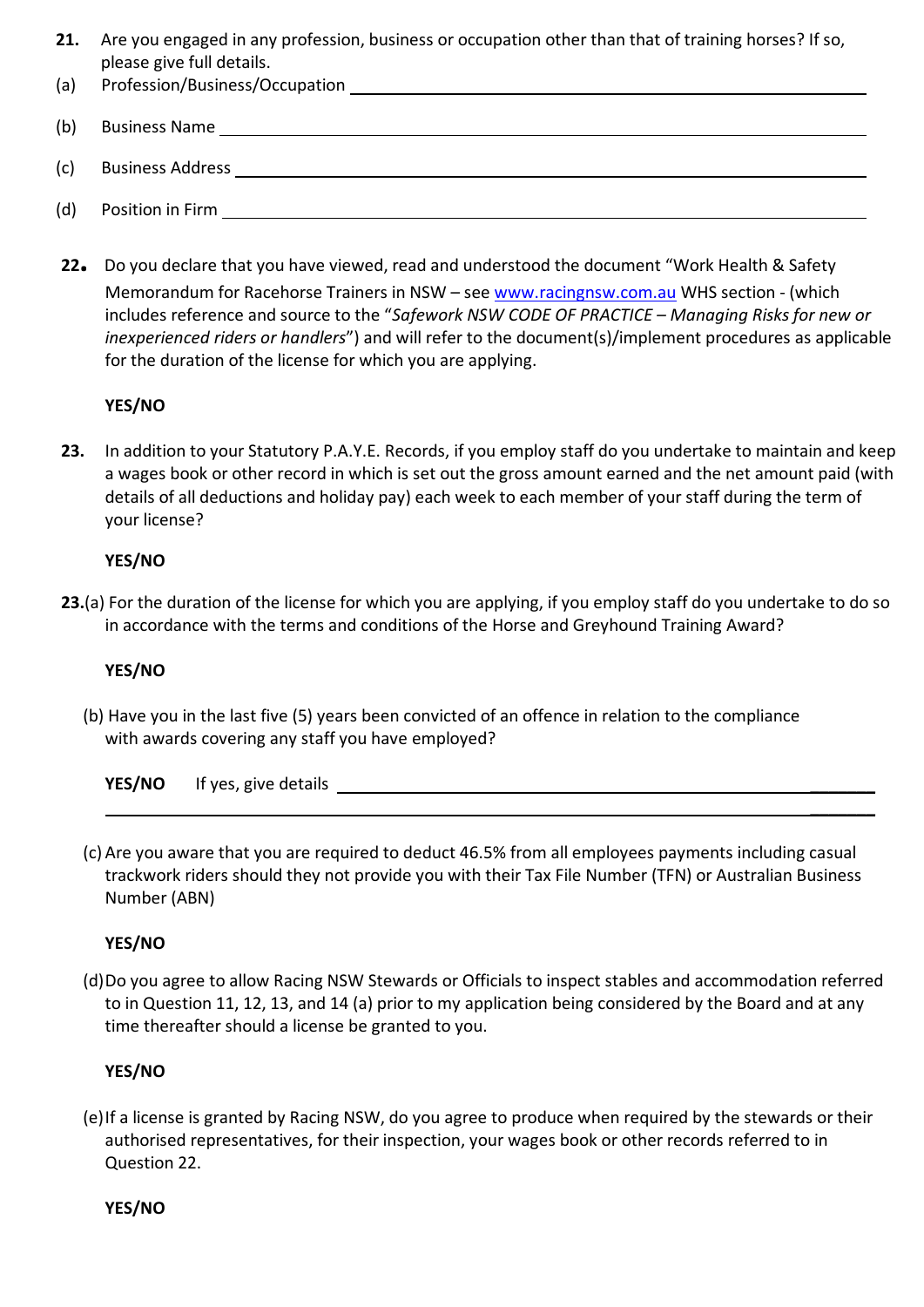(f) Do you understand that if any of the information set out above is incorrect, you may be called upon to show cause why the License granted to me in accordance with this application should not be revoked, suspended or otherwise dealt with?

#### **YES/NO**

(g) Are you a member of any Racing Club?

**YES/NO** If "yes" please provide full details.

# **24**. **TERMS AND CONDITIONS OF LICENCE**

The trainer acknowledges and agrees to be subject to and be bound by:

- a) The Rules of Racing of each Principal Racing Authority in which he/she trains as amended or varied by each Principal Racing Authority from time to time;<br>That I shall notify Racing NSW within 14 days if I am charged with
- That I shall notify Racing NSW within 14 days if I am charged with a criminal offence, convicted of a criminal offence or am made bankrupt or I become the subject of a court judgement requiring payment to a racing industry participant or provider, and acknowledge that if I fail to comply with this condition or the other terms and conditions of my licence I may be penalised and/or stood down from my licensed duties and privileges (LR51 (2))
- c) The terms and conditions of licence and licence acknowledgements as published by each Principal Racing Authority
- d) Such rules and directions as may from time to time be formed, made or given the directors for each Principal Racing Authority ("Directors"), the stewards of each Principal
- Racing Authority ("Stewards") or the officials of any racing club registered by each Principal Racing Authority to conduct thoroughbred racing under the Rules ("Club") e) The trainer submits to the non-exclusive jurisdiction of each Principal Racing Authority, its officials and Stewards in respect of all matters arising in relation to racing in the State or Territory of that Principal Racing Authority.
- f) That each Principal Racing Authority does not give any warranty as to the suitability and/or safety of the premises, track, and training or other facilities owned or occupied by any Race Club, Association or other entity connected with horse racing, and that I must at all times satisfy myself as to the fact that such premises, track, training or other facilities are appropriate, fit for purpose and without obvious defect.
- g) Not to make any public statement or comment concerning any matter currently the subject of investigation or hearing by a Principal Racing Authority, or the Stewards, Committee or Appeals panel or other body authorised by each.
- h) That I will, on request, permit the Stewards to enter and inspect my property and to exercise their powers under the provisions of AR 8(B), 8(C), and 8(D) and expressly consent to the production to the Stewards of records (including confidential records) held by service providers, including but not limited to veterinarians.
- i) That I shall not be exempted from personal liability arising under the Rules of Racing for or by any reason whatsoever.
- j) For those Trainers who ride trackwork, to as directed by the Stewards provide any sample either prior to or subsequent to riding in any track work for the purpose of detecting any substance banned under the Rules.
- k) To adhere to as a minimum, the "Horse & Greyhound Training Award 2010 (Commonwealth)", and to keep wages and payment records for all employees and persons engaged under contract for service and make those records available for inspection when required by Racing NSW.
- l) The requirement to have satisfactory and current insurances of the type as reasonable may be required by the Principal Racing Authority.
- m) That I will make written application and obtain approval from Racing NSW before stabling any horse in my care at any address other than at my registered stable premises. n) That any information provided in this application may be shared with the Racing NSW Insurance Fund for the purpose of administering any workers compensation claim lodged by me or any person claiming to be my employee and that the Racing NSW Insurance Fund is authorised to provide any information regarding any workers
- compensation claim lodged by me to the Licensing Department of Racing NSW for the purpose of assessing my continuing eligibility or fitness to hold a licence. o) Subject to AR.195A(2) if a licensed person is disqualified his or her licence immediately ceases and determines and he or she must make application to the Principal Racing
- Authority to be relicensed. p) A disqualified person is and remains bound by, and subject to, the Rules for the period of his or her disqualification.

#### **GST**

When the licensee is GST registered, the following agreement is given:

- The recipient may issue tax invoices in respect of the specified supplies.
- The supplier will not issue tax invoices in respect to those supplies.
- The supplier acknowledges that it is registered when it enters into the agreement and that it will notify the recipient if it ceases to be registered.
- The recipient acknowledges that it is registered when it enters into the agreement and that it will notify the supplier if it ceases to be registered.

# **25. CONDITIONS OF LICENCE – RIDING HORSES**

Stablehands and Trainers applying to ride trackwork will be required to undergo a Racing NSW trackwork rider competency assessment; i) With their initial application to ride trackwork

- ii) Again, in the season after reaching 60 years of age and every two years thereafter. When reaching \*70 years of age the assessment will be required yearly
- iii) At any time if required by Racing NSW after returning from injury

Upon reaching 60 years of age and every two years thereafter, Stablehands and Trainers riding trackwork will be required to provide a medical clearance as to their fitness to ride which will include a physical test. When reaching \*70 years of age these provisions will be required annually.

*\*Note the 60 yrs+ and 70 yrs+ requirement is effective at the next renewal period following that birthday*

#### **\*Duty of care statement**

Riders should carefully consider their capability to ride Thoroughbred racehorses especially if they wish to continue riding beyond the age of 70 years. If Racing NSW issues a rider license to the applicant, this does not amount to a representation to, or endorsement of, the applicant concerning his or her current fitness to ride thoroughbred racehorses. Riders should form and rely on their own view concerning their own fitness to ride based on their knowledge of their current physical capabilities, advice from their own medical practitioners and their knowledge of riding thoroughbred horses drawing from their past experience. Racing NSW is not responsible for a Riders physical condition and decision to ride. If at any time a Riders condition changes so that he or she suspects he or she may again be physically unable to ride to the required level, he or she should immediately discontinue riding, inform Racing NSW and consult his or her medical practitioner.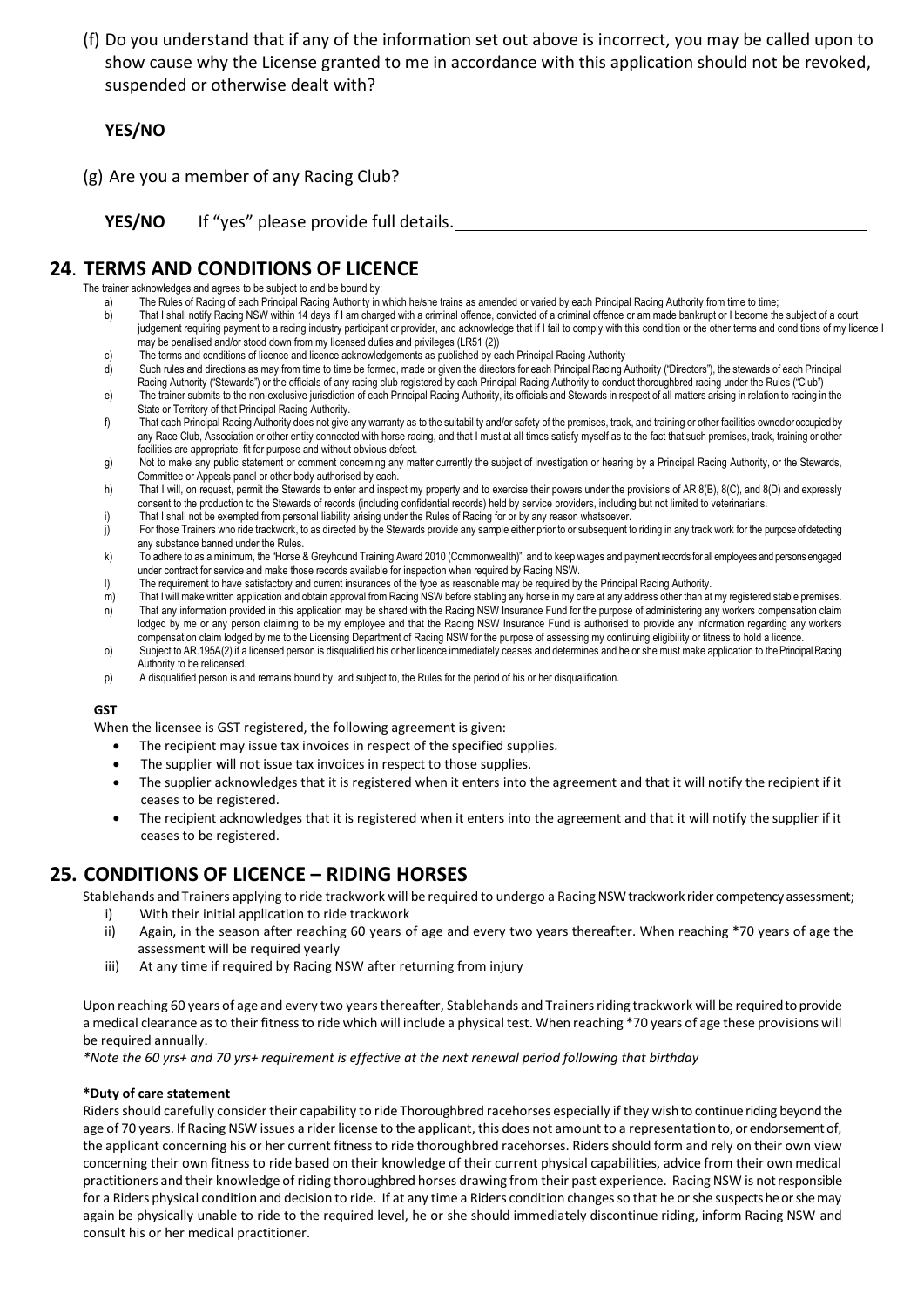#### **PRIVACY AND THE USE, COLLECTION AND DISCLOSURE OF YOUR PERSONAL INFORMATION**

The Principal Racing Authorities **collect** information about you when you submit this Application and in the course of related enquiries made of third parties for the purposes of the Thoroughbred Racing Act 1996 (NSW). The Principal Racing Authorities will use that information to assess your application and, if registration is approved, your ongoing status as a licensed person. To do that, the Principal Racing Authorities may **disclose** your information to third parties such as your employers (past, present or prospective), other racing bodies, appeal bodies, wagering service providers, industry associations and government enforcement agencies if the Principal Racing Authorities believe that the disclosure is reasonably necessary for your ongoing status as a licensed person or to enable PRAs to fulfil their regulatory responsibilities and/or promote and protect the integrity of the sport to ensure compliance with the Rules of Racing. You do not have to supply the information requested in this application, but if the information (or any part of it) is not provided your application may be rejected. You can gain access to and request that corrections be made to information held about you by the Principal Racing Authorities. By completing and submitting this application, you authorise the Principal Racing Authorities to collect, use and disclose information about you for the purposes described in this notice, including the usual publication of such information in race books, racing calendars and other publications that can include (but are not limited to) websites.

#### **Intellectual property**

I agree that the Principal Racing Authorities will own all intellectual property in the information I submit with and in connection with this application for, and the grant and future maintenance of, the Licence. , and I hereby assign to the Principal Racing Authorities (and warrant that I am authorised to provide and assign) all such intellectual property and information and acknowledge that the Principal Racing Authorities may use (including by collating, modifying, publishing and distributing) all such intellectual property and information as it sees fit including" Note: for Licensed Persons this information relates to the usual publication of material in race books, racing calendars, publications and websites etc. Any information outside this standard will not be released by Racing NSW without the written permission of the Licensed person.

#### **CRIMINAL HISTROY RECORD CHECK**

All new licence applicants are subject to Criminal History Record checks. Existing licensees may also be requested to undergo such checks. The information contained in these records may lead to the licence application being refused.

## **THIS SECTION MUST BE COMPLETED**

| (a) | Have you, in the last ten years, in NSW or<br>elsewhere, been convicted of any offence,<br>under your own name or any other? | Yes | No. |
|-----|------------------------------------------------------------------------------------------------------------------------------|-----|-----|
| (b) | Are there any charges, criminal prosecution or<br>civil proceedings against you now pending?                                 | Yes | No  |
| (c) | Have you ever been, or are you now on a bond<br>or recognisance in NSW or elsewhere?                                         | Yes | No. |
| (d) | Have you ever forfeited bail?                                                                                                | Yes | Nο  |

\*\*\*Please note condition b) of this licence: you are required to notify Racing NSW within 14 days if you are charged with or convicted of a criminal offence (LR51(2)) refers

If you have answered "Yes to any of these questions please provide details

**I certify that to the best of my knowledge and belief the particulars as outlined in this application are true and correct. I also declare that I understand that it is a serious offence under the Rules of Racing to make a false declaration and failure to accurately answer these questions may lead to this application being refused**

**SIGNATURE OF APPLICANT** \_\_\_\_\_\_\_\_\_ **DATE** \_\_\_\_\_\_\_\_\_\_\_\_\_\_\_\_\_\_\_\_\_\_